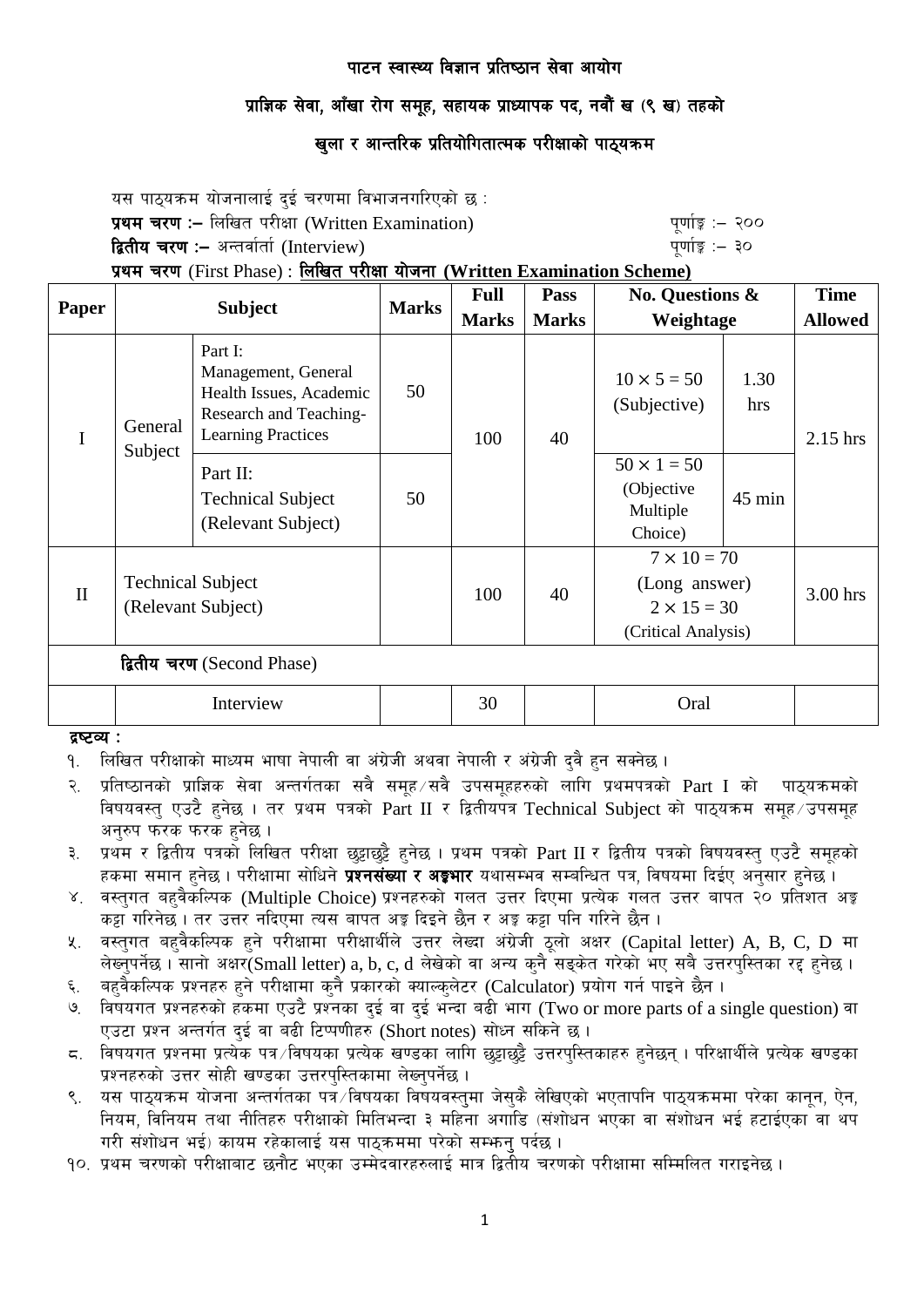# प्राज्ञिक सेवा, आँखा रोग समूह, सहायक प्राध्यापक पद, नवौं ख (९ ख) तहको

# खुला र आन्तरिक प्रतियोगितात्मक परीक्षाको पाठ्यक्रम

११. पाठयक्रम लाग मिति : २०७८ ∕१० ⁄१७

## **Paper I: General Subject**

#### **Part I:**

#### **(Management, General Health Issues, Academic Research and Teaching - Learning Practices) Section (A) - 25 Marks**

### 1. **Management**

- 1.1. Health care management system in Nepal and other parts of the world
- 1.2. Fundamental principles of healthcare institution and hospital management.
- 1.3. Effective hospital management principles
- 1.4. Purpose of medical and non-medical data and records
- 1.5. Ethics and responsibility of management
- 1.6. Concept of management and its application in health care including hospital
	- 1.7.1 Management: Concept, principles, functions, scope and role, level and skills of manager
	- 1.7.2 Planning: Concept, principles, nature, types, instruments and steps
	- 1.7.3 Leadership: Concept, function, leadership styles, leadership and management
	- 1.7.4 Coordination: Concept, types, techniques of effective coordination
	- 1.7.5 Communication and counselling: Concept, communication processes and barrier to effective communication, techniques for improving communication
	- 1.7.6 Decision making: Importance, types, rational process of decision making, problem solving techniques, improving decision making
	- 1.7.7 Participative management: Concept, advantage and disadvantage, techniques of participation
	- 1.7.8 Time management: Concept, essential factors and strategies for effective time management
	- 1.7.9 Conflict management: Concept, approaches to conflict, levels of conflict, causes of conflict and strategies for conflict management
	- 1.7.10 Stress management: Concept, causes and sources of stress, techniques of stress management
	- 1.7.11 Change management: Concept, sources of organizational change, resistance to change, management of resistance to change
	- 1.7.12 Appreciative inquiry: Concept, basic principle and management
	- 1.7.13 Human resource management: Concept, functions and different aspects
	- 1.7.14 Health manpower recruitment and development
	- 1.7.15 Financial management: Concept, approaches, budget formulation and implementation, Auditing and topics related to fiscal administration

## 2. **General Health Issues**

- 2.1. Present constitution of federal republic of Nepal (including health and welfare issues)
- 2.2. Organizational structure of Ministry of Health at national/federal, regional/state, district (if applicable), municipal and village council level
- 2.3. Professional council and related regulations
- 2.4. National Health Policy
- 2.5. Health Service Act and Regulation
- 2.6. Second Long term health plan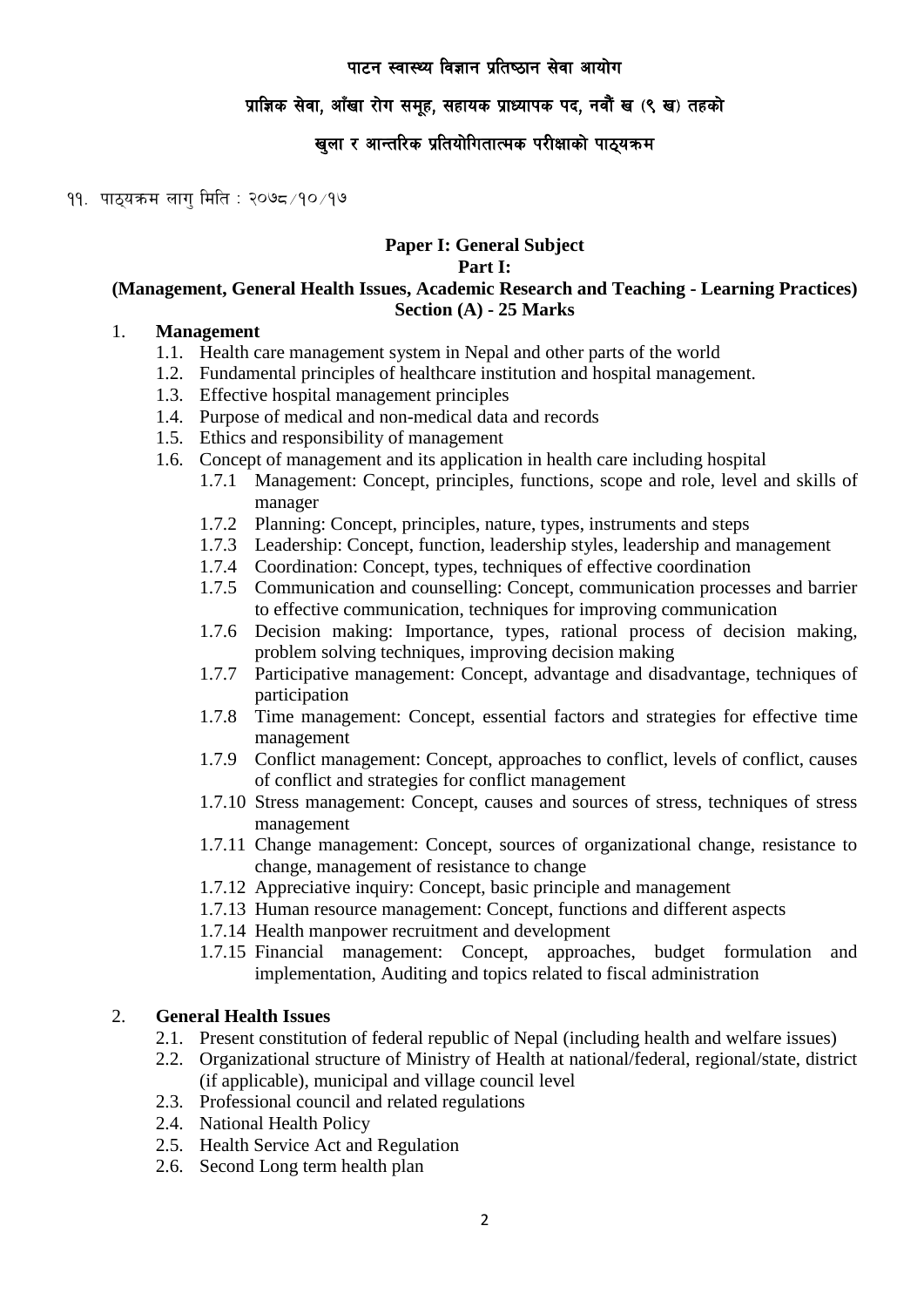# प्राज्ञिक सेवा, आँखा रोग समूह, सहायक प्राध्यापक पद, नवौं ख (९ ख) तहको

# खुला र आन्तरिक प्रतियोगितात्मक परीक्षाको पाठ्**यक्रम**

- 2.7. Health Management Information System, forms, indicators, annual reports
- 2.8. Human Development Indices, Sustainable Development Goals
- 2.9. Health volunteers in the national health system, its rationale, use and effectiveness
- 2.10. Local governance and community participation in health service delivery
- 2.11. Health Insurance and financing in health care
- 2.12. Alternative health care system: Ayurveda, homeopathy, Unani, Chinese etc.
- 2.13. Indigenous and traditional faith health and health practices
- 2.14. International Health Agencies: Roles and responsibilities of WHO, UNICEF, UNFPA, Inter-agency relationships, Government-agency coordination: Joint Annual Review meeting
- 2.15. Supervision, types and its usage in health sector
- 2.16. Monitoring and evaluation system in health sector
- 2.17. National Health Training Centre
- 2.18. National and International Disaster Plan, Coordination
- 2.19. Patan Academy of Health Sciences Act, Mission, Goals, Organogram
- 2.20. Scope and function of Patan Academy of Health Sciences executive bodies (senate, executive committee, academic council, faculty board, hospital management committee, subject committee), various other committees

#### **Section (B) - 25 Marks**

#### 3. **Academic Research**

- 3.1 Ethics, Bio-ethics and Professionalism
- 3.2 Human dignity and Human Right
- 3.3 Benefit and Harm
- 3.4 Autonomy and Individual responsibility
- 3.5 Consent and capacity to consent
- 3.6 Privacy and confidentiality
- 3.7 Respect for humans and personal integrity
- 3.8 Non-discrimination and non-stigmatization
- 3.9 Respect for cultural diversity and pluralism
- 3.10 National Health Research Council (NHRC) and its guidelines
- 3.11 Research process: ethical research proposal development, research principles, methods and materials, conclusion/recommendation/lesson learnt, commonly used referencing styles
- 3.12 IRB/IRC forms, types, use, importance; getting IRB/IRC clearance
- 3.13 Ethics on research methodology: sample selection, sample size calculation, ensuring reliability and validity of the instruments as well as methods proposed for health research
- 3.14 Quantitative and Qualitative studies
- 3.15 Data analysis (data visualization, descriptive statistics, inferential statistics with statistical hypotheses and appropriate tools/methods for quantitative studies; theme and code generation, thematic analysis, content analysis, grounded theory for qualitative and triangulation for mixed method studies)
- 3.16 Research ethics on vulnerable and non-vulnerable population
- 3.17 Research proposal/protocol/publication:
- 3.18 Publication ethics, plagiarism including self-plagiarism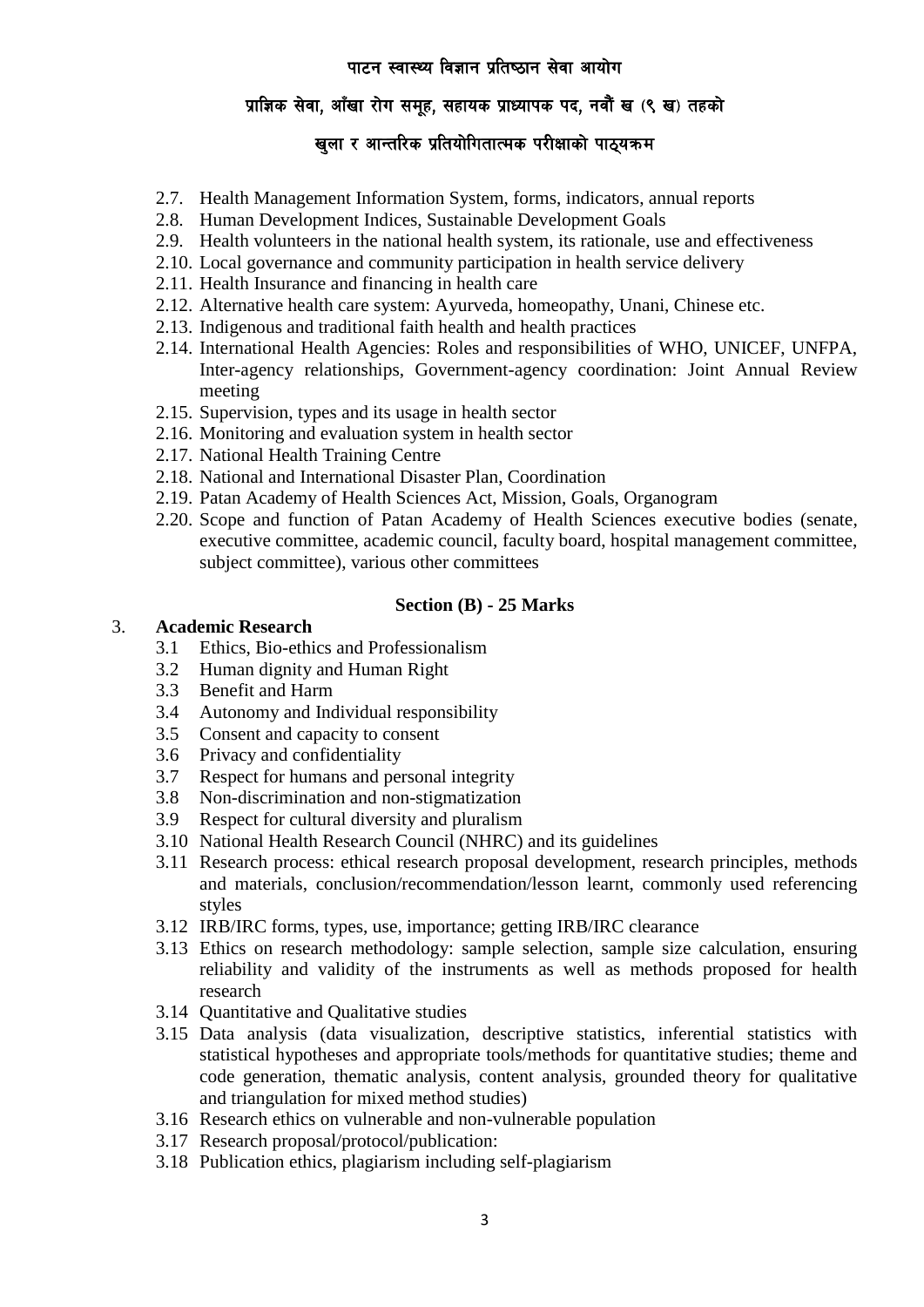# प्राज्ञिक सेवा, आँखा रोग समूह, सहायक प्राध्यापक पद, नवौं ख (९ ख) तहको

# खुला र आन्तरिक प्रतियोगितात्मक परीक्षाको पाठ्**यक्रम**

#### 4. **Teaching - Learning, Assessment and Evaluation**

- 4.1 Lancet Commission Report on Education of Health Professionals
- 4.2 Adult learning: Theories, principles, use, importance and outcomes, Adragogy vs. Pedagogy
- 4.3 Conventional teaching learning: Didactic lectures, Teacher centred approaches, use and importance
- 4.4 Surface learning, deep learning and metacognition
- 4.5 Integrated teaching: Genesis, use, importance and outcomes
- 4.6 Problem-based learning: Genesis, use, importance and outcomes
- 4.7 SPICES model its use, importance and outcomes
- 4.8 Socialization, self-directed learning, mentoring, role model
- 4.9 Community orientation/community posting, re-orientation of medical education camp, community based learning and community engaged teaching-learning methods/models, use, importance and outcomes
- 4.10 Outcome Based Education (Competency-based Medical/Health Professions Education): Genesis, use, importance and outcomes
- 4.11 Experiential learning, Reflective practice, Feedback and feed-forward, Situated learning, Co-operative learning, Communities of practice
- 4.12 Assessment of students
	- 4.12.1 Blueprinting (Table and specification) : use, importance and outcomes
	- 4.12.2 Bloom's taxonomy of cognitive, psychomotor and affective domains, use and importance
	- 4.12.3 Diagnostic, Formative, Summative and Professional exams
- 4.13 Assessment of knowledge: Selection methods like Multiple Choice Questions, Extended Matching Items and supply methods like Short Answer Question, Problem Based Question, Long Answer Question with or without model answers and marking schemes, unstructured, semi-structured and structured viva-voce examination, advantages and limitations, use and importance, outcomes and its use in quality control
- 4.14 Assessment of performance (in-vitro): Direct observation of skills in the simulated setting, lab, ward etc. with or without checklist, Objective Structured Practical Examination, Objective Structured Clinical Examination, Standardized patients, use and importance, analysis, quality assurance, outcomes and its use in quality control
- 4.15 Assessment of performance (in-vivo): Mini-Clinical Evaluation Exercise (Mini-CEX), Direct Observation of Procedural Skills (DOPS), Case-Based Discussion (CbD), OSATS/ PBA, Multi-Source feedback (360 degree evaluation) use and importance for competency based health professions education, analysis, quality assurance, outcomes and its use in quality control
- 4.16 Assessment of observable behaviours in small groups e.g. Problem Based Learning sessions, Community Based Learning and Education sessions, Clinical clerkship rotations
- 4.17 Evaluation: Difference between assessment and evaluation, theory of change and its use in health professions education, process and outcome evaluation, qualitative, quantitative and mixed methods used in evaluation of health professions education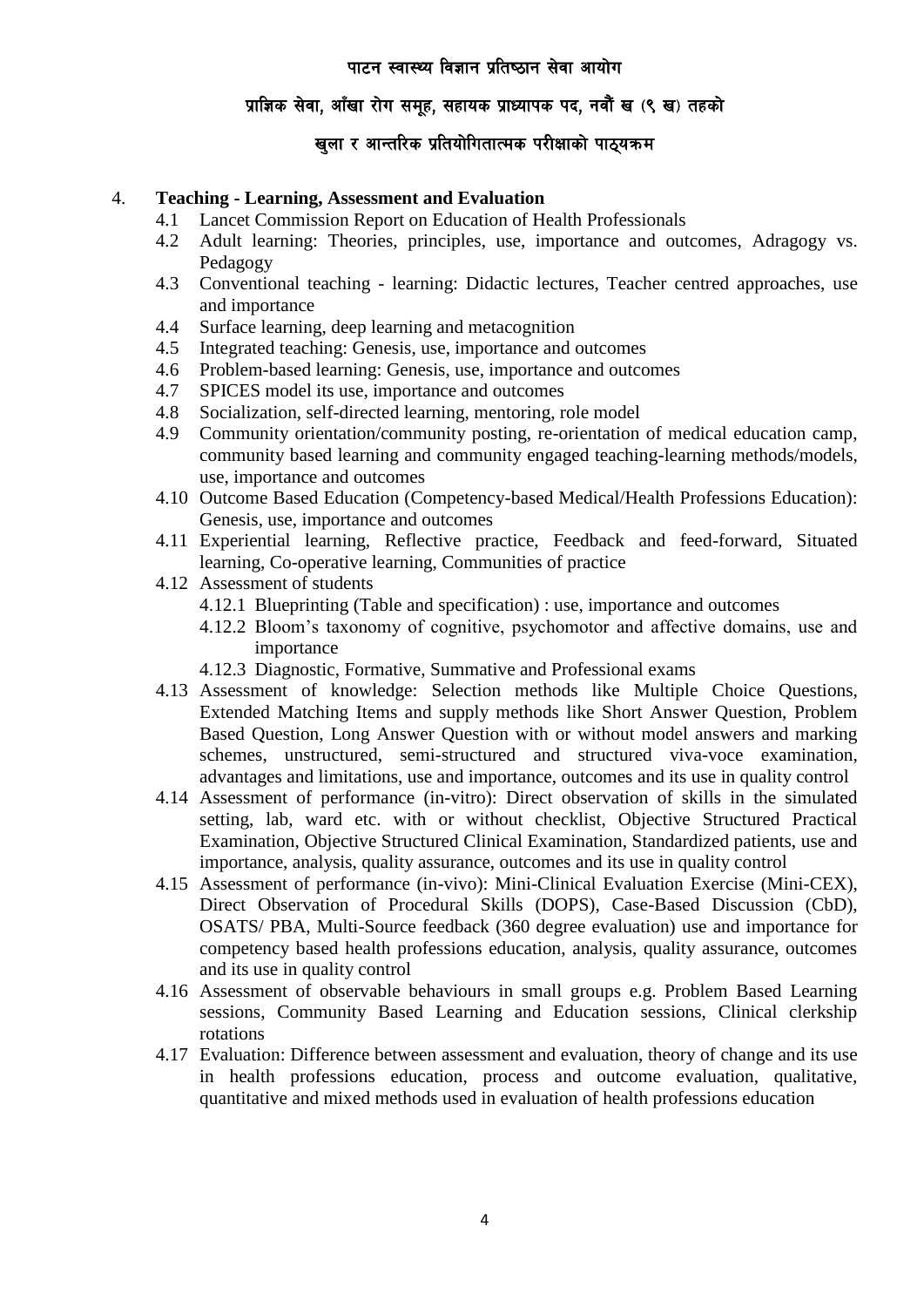# प्राज्ञिक सेवा, आँखा रोग समूह, सहायक प्राध्यापक पद, नवौं ख (९ ख) तहको

# खुला र आन्तरिक प्रतियोगितात्मक परीक्षाको पाठ्**यक्रम**

**Paper I**

**Part II: Technical Subject**

**Section (C) - 25 Marks**

## 1. **Anatomy, Physiology and Developmental anomaly of**

- 1.1 Eyelids
- 1.2 Orbit
- 1.3 Eye Ball

#### 2. **Optics & Refraction**

- 2.1 Refractive errors
- 2.2 Contact lens
- 2.3 Low vision aids
- 2.4 Refractive surgeries

#### 3. **Conjunctiva**

- 3.1 Applied Anatomy and physiology of conjunctiva
- 3.2 Conjunctivitis: types, causes, clinical features
- 3.3 Degenerative conditions
- 3.4 Tumors

#### 4. **Cornea**

- 4.1 Applied Anatomy, physiology and innervations of cornea
- 4.2 Types of keratitis
- 4.3 Corneal ulcers
- 4.4 Dystrophies & Degenerations
- 4.5 Keratoplasty

#### 5. **Sclera**

- 5.1 Applied anatomy of sclera in relation to Squint and retinal detachment surgeries.
- 5.2 Episcleritis
- 5.3 Scleritis
- 5.4 Sclerokaratitis

#### 6. **Lids and ocular adnexa, orbit & lacrimal system**

- 6.1 Applied anatomy and physiology
- 6.2 Common eye lids conditions: Stye, Chalazion, Blepharitis, Ectropion and Entropion
- 6.3 Proptosis
- 6.4 Ptosis.
- 6.5 Dacryocystitis.
- 6.6 Common eye lids tumors

#### 7. **Strabismus**

- 7.1 Binocular single vision & anomalies
- 7.2 Extraocular muscles and ocular motility
- 7.3 Strabismus: Definition, Classification and management